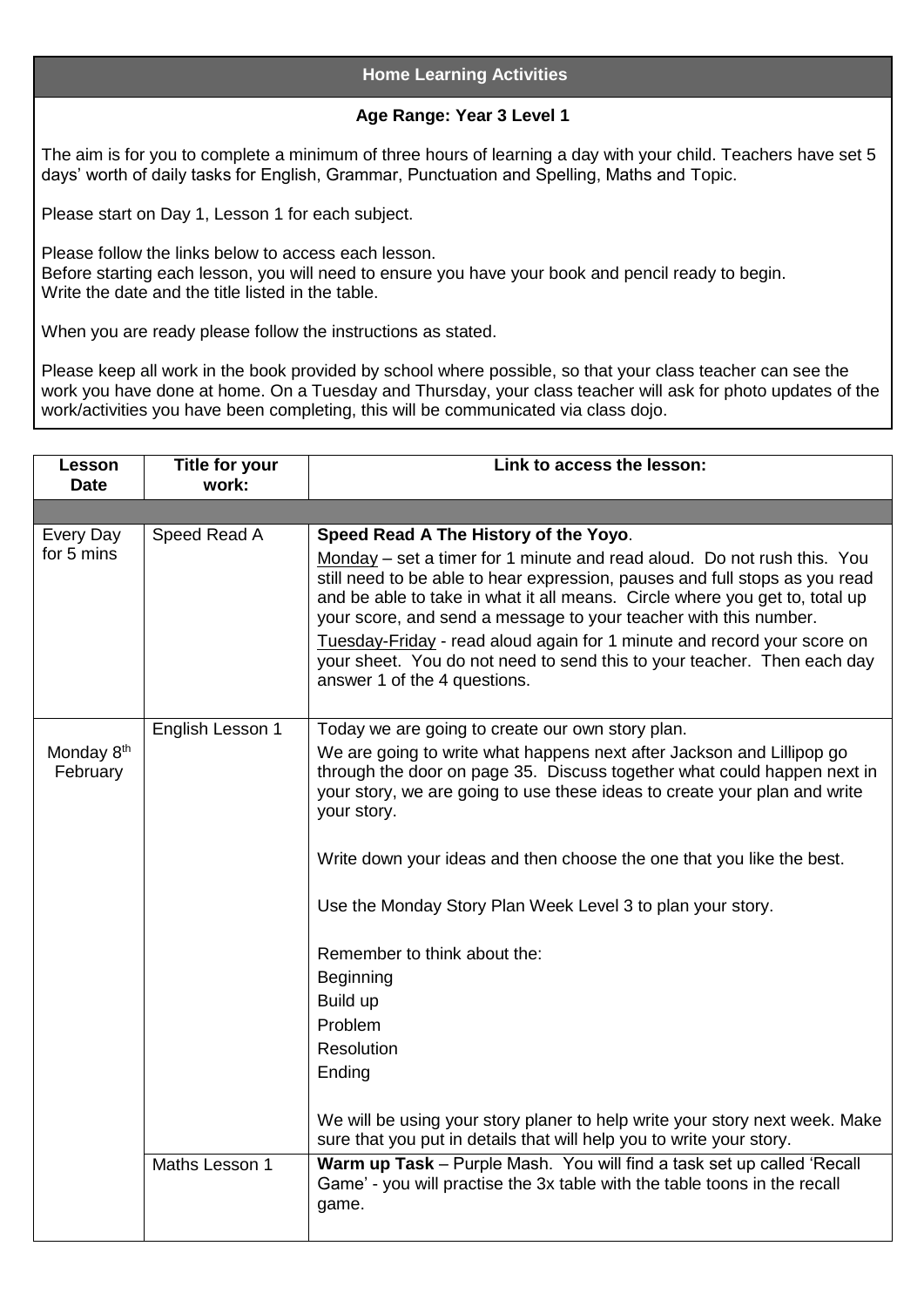|                                     |                  | Naming and ordering the months of the year                                                                                                                                                                                                                                      |
|-------------------------------------|------------------|---------------------------------------------------------------------------------------------------------------------------------------------------------------------------------------------------------------------------------------------------------------------------------|
|                                     |                  | In this lesson, you will be naming the months of the year and then putting<br>them in order.                                                                                                                                                                                    |
|                                     | GPS Lesson 1     | To investigate suffixes: - ly suffix                                                                                                                                                                                                                                            |
|                                     |                  | In this lesson, we will explore the rules associated with adding the suffix -<br>ly. 10 spelling words will be explained and set to learn.                                                                                                                                      |
|                                     | Topic Lesson 1   | Read and practice the French phrases:                                                                                                                                                                                                                                           |
|                                     | French           | https://www.bbc.co.uk/bitesize/topics/zjcbrj6/articles/zgnwr2p                                                                                                                                                                                                                  |
|                                     |                  | I would like you to learn and say:                                                                                                                                                                                                                                              |
|                                     |                  | What your name is                                                                                                                                                                                                                                                               |
|                                     |                  | How old you are<br>When your birthday is                                                                                                                                                                                                                                        |
|                                     |                  | Where you live                                                                                                                                                                                                                                                                  |
|                                     |                  | Practice them in French and then write the sentences in your book. If                                                                                                                                                                                                           |
|                                     |                  | possible, get someone to record your French phrases.                                                                                                                                                                                                                            |
|                                     |                  |                                                                                                                                                                                                                                                                                 |
| Tuesday 9 <sup>th</sup><br>February | English Lesson 2 | Today we are going to start writing our narrative story. Remember that<br>your story is going to be about what happens next in our Fair's Fair story.<br>Remember to use your plans that you have created yesterday, as well as<br>all the knowledge that you gained last week. |
|                                     |                  | Set out your English work as we would in school. Put today's date at the<br>top of your page followed by your KQ.                                                                                                                                                               |
|                                     |                  | KQ: Can I write an independent narrative?                                                                                                                                                                                                                                       |
|                                     |                  | Remember that your narrative should include all of the basic English and<br>grammar non negotiables in your writing. This is to include:                                                                                                                                        |
|                                     |                  | Capital letters and full stops at beginning and end of sentences<br>Correct spelling of common exception words<br>Neat handwriting                                                                                                                                              |
|                                     |                  | Capital letters for names and proper nouns                                                                                                                                                                                                                                      |
|                                     |                  | Today we are going to be writing our introduction paragraph. Ensure that<br>you follow your plan closely and include:                                                                                                                                                           |
|                                     |                  | What happens at the beginning?                                                                                                                                                                                                                                                  |
|                                     |                  | Who are the main characters?                                                                                                                                                                                                                                                    |
|                                     |                  | Where is it set?                                                                                                                                                                                                                                                                |
|                                     |                  | How are the characters feeling?                                                                                                                                                                                                                                                 |
|                                     |                  | We have included a Narrative Writing Checklist, make sure that you check<br>through this whilst you are writing your introduction.                                                                                                                                              |
|                                     | Maths Lesson 2   | Warm up Task - Purple Mash. You will find a task set up called 'Musical<br>Chairs Game'. Practise the 3x table with the table toons in the musical<br>chairs game.                                                                                                              |
|                                     |                  | Sequencing events in chronological order                                                                                                                                                                                                                                        |
|                                     |                  | In this lesson, you will be ordering activities within a routine in<br>chronological order.                                                                                                                                                                                     |
|                                     |                  |                                                                                                                                                                                                                                                                                 |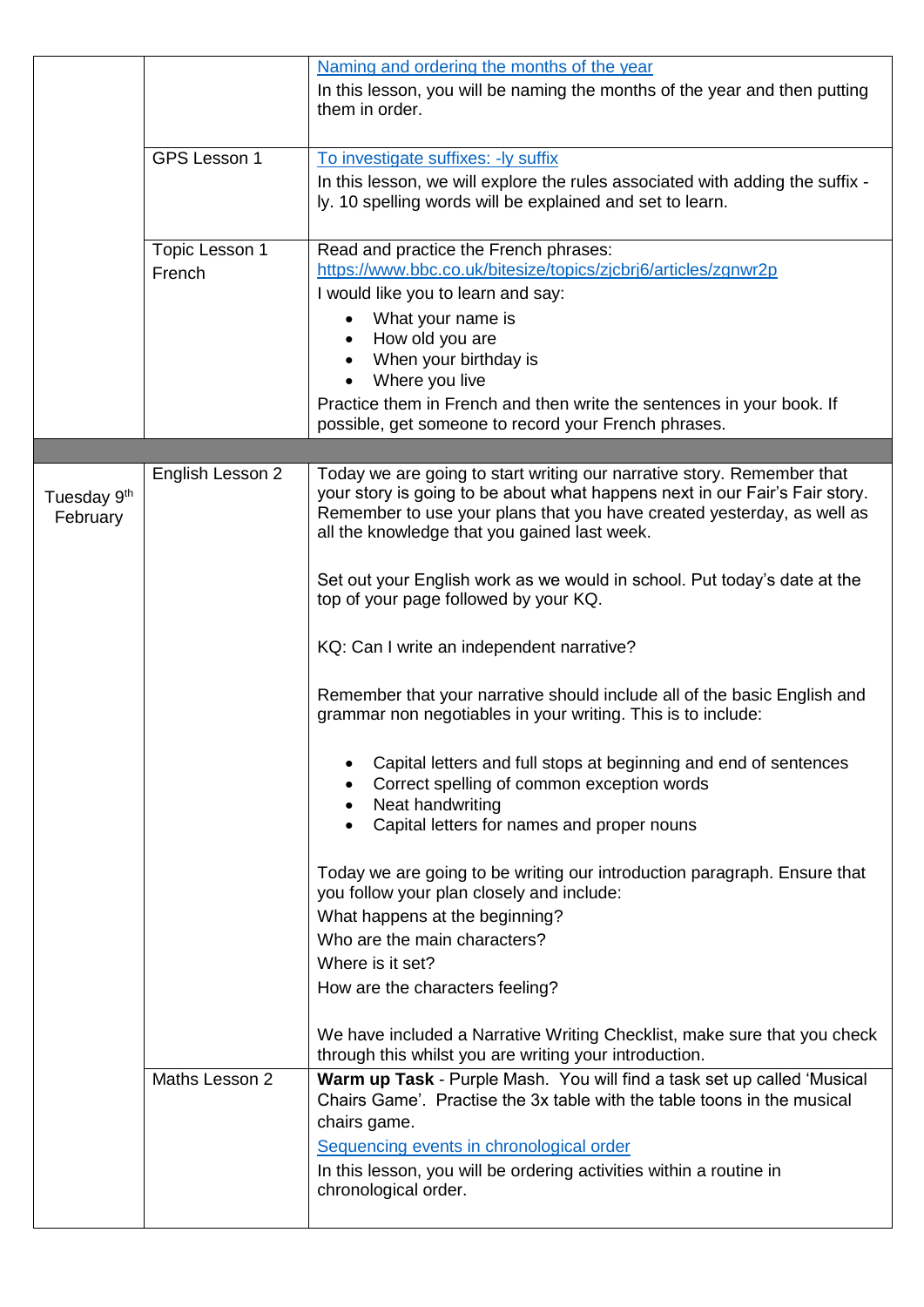|                                           | <b>GPS Lesson 2</b>         | To investigate suffixes: - y suffix                                                                                                                                                                                                                                                                                                                                                                                                                                                                                                                                                                                                                                                                                                                                                                                                                                                                                                                                                                               |
|-------------------------------------------|-----------------------------|-------------------------------------------------------------------------------------------------------------------------------------------------------------------------------------------------------------------------------------------------------------------------------------------------------------------------------------------------------------------------------------------------------------------------------------------------------------------------------------------------------------------------------------------------------------------------------------------------------------------------------------------------------------------------------------------------------------------------------------------------------------------------------------------------------------------------------------------------------------------------------------------------------------------------------------------------------------------------------------------------------------------|
|                                           |                             | In this lesson, we will explore the rules associated with adding the suffix -y<br>to nouns to form adjectives. 10 spelling words will be explained and set to<br>learn.                                                                                                                                                                                                                                                                                                                                                                                                                                                                                                                                                                                                                                                                                                                                                                                                                                           |
|                                           | Topic Lesson 2<br><b>PE</b> | Look at the PE file Orienteering (under resources on the Bemrose<br>website). We are going to do Monday's lesson (just on a Tuesday!) – scroll<br>down until you find the page below. The children have to hunt around the<br>house for objects beginning with every letter of the alphabet.                                                                                                                                                                                                                                                                                                                                                                                                                                                                                                                                                                                                                                                                                                                      |
|                                           |                             | $\mathcal{A}_f$<br>A to Z Scavenger Hunt<br><b>MONDAY MOVERS</b><br>see<br>$\mathbb{P}^*$<br><b>O</b> Links literacy skill<br>30 <sub>mins</sub><br>hear<br>ACTIVITY<br>$\bigcirc$<br>Get yourself a pencil or pen and a piece of paper or notebook<br>Write the alphabet down one side of the paper<br>Can you find objects inside or outside the house for every letter of the alphabet?<br><b>MAKEIT EASIER.</b><br>Create a PDF fron<br>You might need to get a little bit creative for trickier letters<br>Use the letters of your name and find objects that match<br>Pick a colour and find as many objects as you can. i.e. green Apple, green Bucket,<br>green Crayon<br><b>EQUIPMENT NEEDED</b><br><b>MORE OF A CHALLEN</b><br>How can you demonstrate<br>Something to write with; pen, pencil, or colouring<br><b>Determination throughout</b><br>Try and complete the alphabet only using adjectives (describing words) for the<br>pens/ pencils<br>this challenge'<br>objects that you find<br>Paper |
|                                           |                             | Challenge yourself by wearing a blindfold and asking someone to choose an object<br>from around the house. Try and guess what it is. Make sure you stay safe and<br>Be determined as some letters will be tricky t<br>move carefully!<br>find in and around the house<br>MAKE IT INCLUSIVI<br>Make a list of different textures (fluffy, hard, soft, squashy) and colours. How<br><b>D</b> TOP TIPS<br>mplete the scavenger hunt as a team in a relay style gar<br>many of these can you find objects for?<br>Why not try drawing your objects for a player to guess'<br><b>LEAD OTHERS</b><br>Why not try this now<br>Try and play this with a someone else in your household. Make sure you<br>https://www.goodhousekeeping.com/life/parenting/g32050844/scavenger-hunt-ideas-for-kids<br>explain the task clearly                                                                                                                                                                                              |
|                                           |                             |                                                                                                                                                                                                                                                                                                                                                                                                                                                                                                                                                                                                                                                                                                                                                                                                                                                                                                                                                                                                                   |
| Wednesday<br>10 <sup>th</sup><br>February | English Lesson 3            | Today we are going to be writing our build up and problem paragraph.<br>Ensure that you follow your plan closely and include in your build up:<br>What happens next?<br>How does the story hint at a problem?<br>How are the characters feeling?<br>In your problem section make sure that you include:<br>What is the problem within the story?<br>How are the characters feeling?<br>Again make sure that you use the narrative writing checklist to help you to<br>write your narrative.                                                                                                                                                                                                                                                                                                                                                                                                                                                                                                                       |
|                                           | Maths Lesson 3              | Warm Up Task - Print or copy from the screen the activities on '10.2.21<br>Maths Warm Up sheet' - 3 Times Table Activities.<br>Measuring time in minutes and seconds                                                                                                                                                                                                                                                                                                                                                                                                                                                                                                                                                                                                                                                                                                                                                                                                                                              |
|                                           |                             | In this lesson, you will be learning how many seconds there are in a<br>minute.                                                                                                                                                                                                                                                                                                                                                                                                                                                                                                                                                                                                                                                                                                                                                                                                                                                                                                                                   |
|                                           | GPS Lesson 3                | Revision of Plurals.<br>To investigate suffixes: Plurals<br>In this lesson, we will explore the rules associated with plurals. Ten<br>spelling words will be explained and set to learn.                                                                                                                                                                                                                                                                                                                                                                                                                                                                                                                                                                                                                                                                                                                                                                                                                          |
|                                           | Topic Lesson 3              | Read through the information on the Science Information Sheet 10.2.21<br>(under resources on the school website). Follow the instructions and then<br>complete the Science Prediction Sheet 10.2.21 when prompted. They will<br>then need to complete the Science Results and Patterns Sheet 10.2.21<br>when prompted. For this activity the children will need a torch (or the<br>flashlight on a phone) and an opaque object to block the light.                                                                                                                                                                                                                                                                                                                                                                                                                                                                                                                                                                |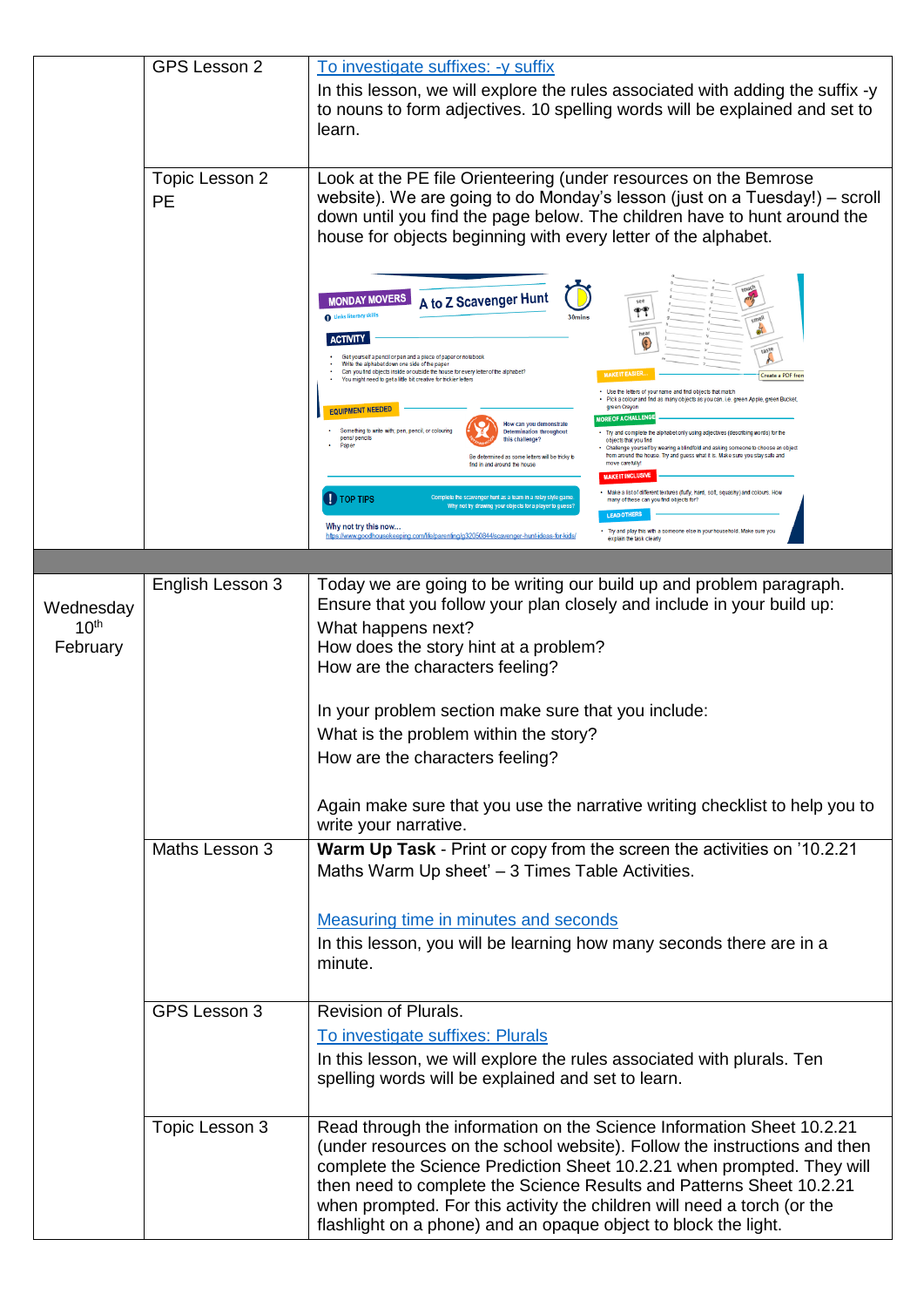| Thursday<br>11 <sup>th</sup><br>February | English Lesson 4<br>Maths Lesson 4 | Today we are going to be writing our resolution and ending paragraph.<br>Ensure that you follow your plan closely and include in your resolution:<br>How is this problem resolved/ sorted out?<br>How are the characters feeling?<br>In your ending section make sure that you include:<br>How does the story end?<br>Does it end happily?<br>Is there a twist to the plot?<br>How are the characters feeling?<br>Once you have finished your final ending section, make sure that you read<br>through your narrative.<br>Warm Up Task - Print or copy from the screen the activities on '11.2.21<br>Maths Warm Up sheet' -Counting on in 3s.<br>Reading and writing the time to o'clock (Part 1)<br>In this lesson, you will be reading and telling the time to o'clock. |
|------------------------------------------|------------------------------------|---------------------------------------------------------------------------------------------------------------------------------------------------------------------------------------------------------------------------------------------------------------------------------------------------------------------------------------------------------------------------------------------------------------------------------------------------------------------------------------------------------------------------------------------------------------------------------------------------------------------------------------------------------------------------------------------------------------------------------------------------------------------------|
|                                          |                                    |                                                                                                                                                                                                                                                                                                                                                                                                                                                                                                                                                                                                                                                                                                                                                                           |
|                                          | GPS Lesson 4<br>Handwriting        | Practice these letter patterns. 2 lines of each please.                                                                                                                                                                                                                                                                                                                                                                                                                                                                                                                                                                                                                                                                                                                   |
|                                          | Topic Lesson 4                     | Today we are going to learn about the importance of the Victorian era in<br>terms of technological advances. For this, the children need to use the<br>internet to research what the Victorians invented. Children write a list with<br>the invention, the date and the inventor's name.<br>Task:<br>Make your own amazing invention! It can be as crazy and fun as you like<br>it, and make a poster to sell it.                                                                                                                                                                                                                                                                                                                                                         |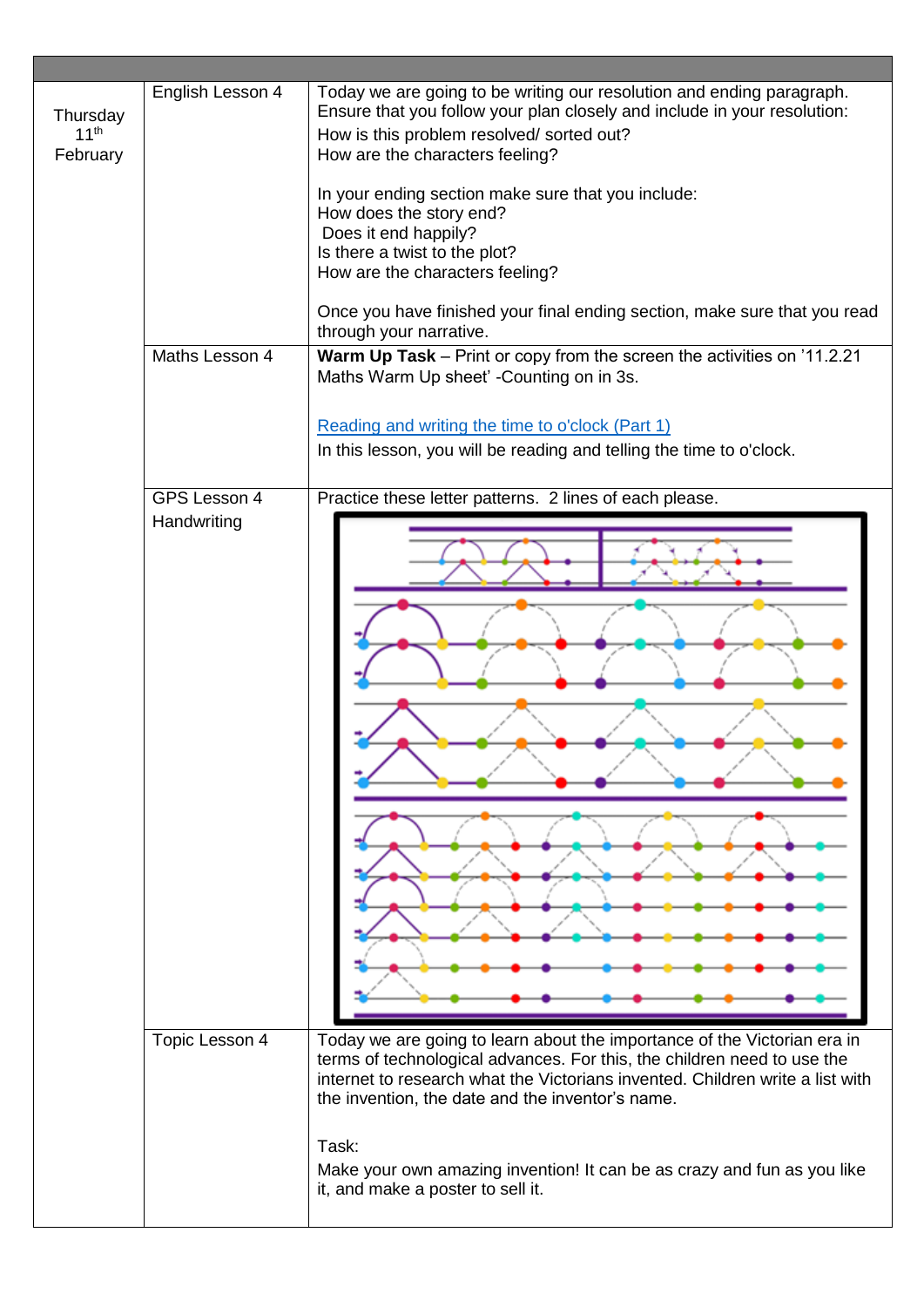| Friday 12th<br>February | English Lesson 4            | Today we are going to be checking, editing and improving out work. To do<br>this we are going to use the COPS editing technique that we use in school.<br>These are;<br><b>Capital letters</b><br>Organisation<br>Punctuation<br>Spelling<br>Look at Friday Editing information worksheet for information on what to<br>check for each section.<br>Remember to only check one area at a time. Start with Capital letters, go<br>through your whole narrative and only check capital letters, then repeat for |
|-------------------------|-----------------------------|--------------------------------------------------------------------------------------------------------------------------------------------------------------------------------------------------------------------------------------------------------------------------------------------------------------------------------------------------------------------------------------------------------------------------------------------------------------------------------------------------------------|
|                         |                             | Organisation, Punctuation and Spelling.                                                                                                                                                                                                                                                                                                                                                                                                                                                                      |
|                         |                             | When you are editing your work, make sure that you use red pen to edit<br>and improve your work, just as we would in school.                                                                                                                                                                                                                                                                                                                                                                                 |
|                         |                             | Once you are happy with your work ask your parents/carers or brothers<br>and sisters to read through your work and check it with you. Using COPS<br>can they see any areas for you to improve.                                                                                                                                                                                                                                                                                                               |
|                         | Maths Lesson 4              | Warm up Task - Let's see what you have learnt about the 3 Times Table<br>this week. Open Up 'Times Table Test - Friday 12 <sup>th</sup> February' (see in the<br>resources list) and follow the instructions. This also has audio with the test<br>being read to you and the last screen has the answers. Send your score<br>to your teacher in the Dojo 1-1 Message chat.                                                                                                                                   |
|                         |                             | Reading and writing the time to o'clock (Part 2)<br>In this lesson, you will be reading, writing and telling the time to o'clock.                                                                                                                                                                                                                                                                                                                                                                            |
|                         | GPS Lesson 4<br>Handwriting | Complete these patterns and complete each line twice:                                                                                                                                                                                                                                                                                                                                                                                                                                                        |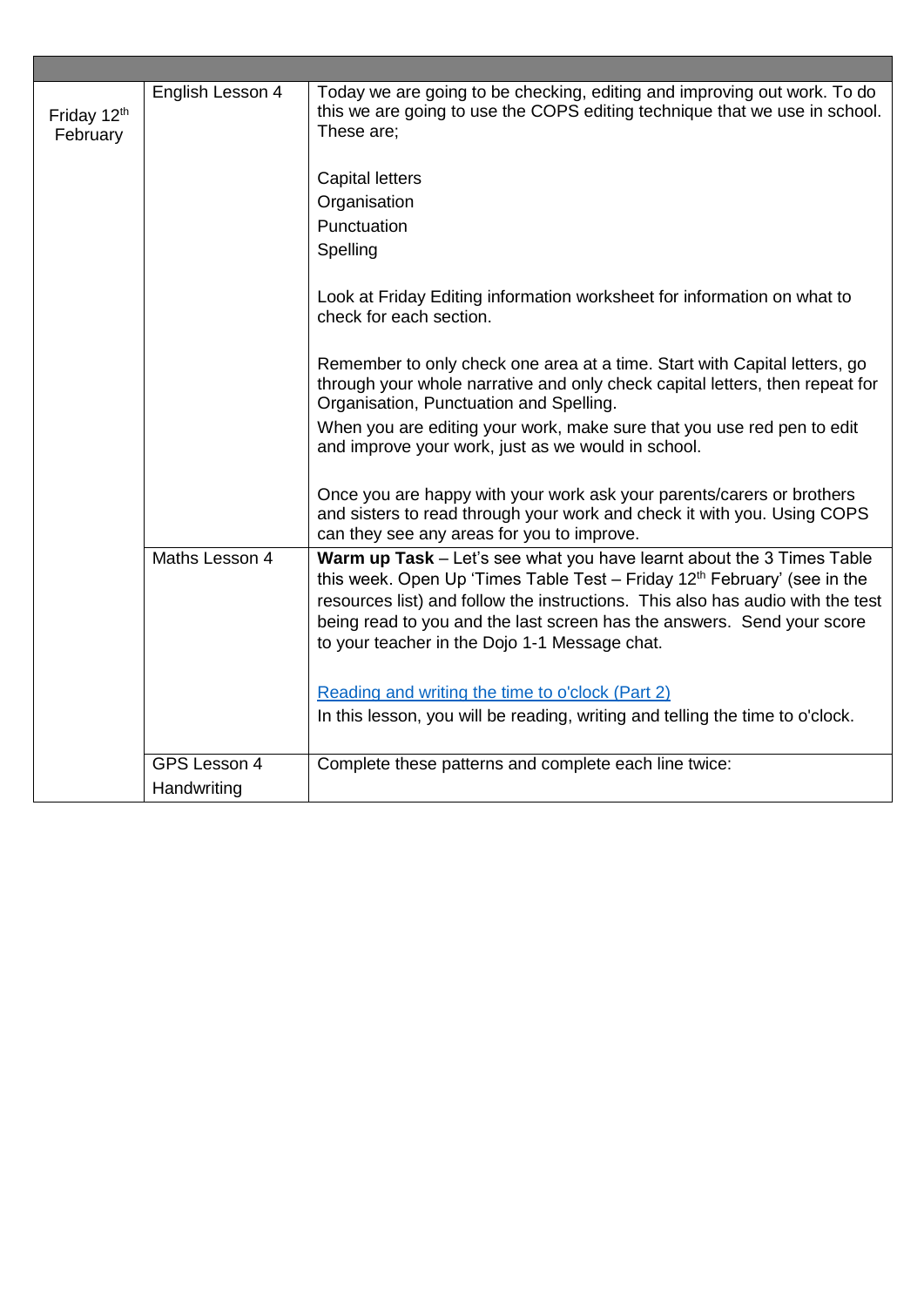| First answer some key questions:<br>What do we mean by the environment?<br>What do people, animals and plants need to survive in their environment?<br>We are going to look at Harold's Environment Project.<br>Harold (the giraffe in our PSHCE lessons) is a member of his school<br>council.<br>The teachers have asked his school council to think of ways that they can<br>think of any ideas.<br>List or mind map what things Harold could take to his next school council<br>meeting. These could be things like:<br>packaging etc.)<br>Ways to save water<br>Ways to save energy<br>Ways to look after the plants and animals that live in the school<br>environment<br>Any other ways of looking after the environment<br>only introduce one idea at a time into the school. The teachers think that<br>trying to do everything will be too much; the children and staff won't be<br>able to remember everything if they try to implement it all at once!<br>How will the school council be able to decide which idea they want to<br>introduce into the school first? Should they go for the one thing which is<br>easiest to do to get people into the habit of looking after the environment<br>or should they go for the most important, i.e. the one that will have the<br>biggest impact on the school environment? |                |                                                                               |
|------------------------------------------------------------------------------------------------------------------------------------------------------------------------------------------------------------------------------------------------------------------------------------------------------------------------------------------------------------------------------------------------------------------------------------------------------------------------------------------------------------------------------------------------------------------------------------------------------------------------------------------------------------------------------------------------------------------------------------------------------------------------------------------------------------------------------------------------------------------------------------------------------------------------------------------------------------------------------------------------------------------------------------------------------------------------------------------------------------------------------------------------------------------------------------------------------------------------------------------------------------------------------------------------------------------------------------|----------------|-------------------------------------------------------------------------------|
|                                                                                                                                                                                                                                                                                                                                                                                                                                                                                                                                                                                                                                                                                                                                                                                                                                                                                                                                                                                                                                                                                                                                                                                                                                                                                                                                    | Topic Lesson 4 | Today we are looking at caring for our environment.                           |
|                                                                                                                                                                                                                                                                                                                                                                                                                                                                                                                                                                                                                                                                                                                                                                                                                                                                                                                                                                                                                                                                                                                                                                                                                                                                                                                                    |                |                                                                               |
|                                                                                                                                                                                                                                                                                                                                                                                                                                                                                                                                                                                                                                                                                                                                                                                                                                                                                                                                                                                                                                                                                                                                                                                                                                                                                                                                    |                |                                                                               |
|                                                                                                                                                                                                                                                                                                                                                                                                                                                                                                                                                                                                                                                                                                                                                                                                                                                                                                                                                                                                                                                                                                                                                                                                                                                                                                                                    |                |                                                                               |
|                                                                                                                                                                                                                                                                                                                                                                                                                                                                                                                                                                                                                                                                                                                                                                                                                                                                                                                                                                                                                                                                                                                                                                                                                                                                                                                                    |                |                                                                               |
|                                                                                                                                                                                                                                                                                                                                                                                                                                                                                                                                                                                                                                                                                                                                                                                                                                                                                                                                                                                                                                                                                                                                                                                                                                                                                                                                    |                |                                                                               |
|                                                                                                                                                                                                                                                                                                                                                                                                                                                                                                                                                                                                                                                                                                                                                                                                                                                                                                                                                                                                                                                                                                                                                                                                                                                                                                                                    |                |                                                                               |
|                                                                                                                                                                                                                                                                                                                                                                                                                                                                                                                                                                                                                                                                                                                                                                                                                                                                                                                                                                                                                                                                                                                                                                                                                                                                                                                                    |                | help to look after the school environment but Harold is a bit stuck and can't |
|                                                                                                                                                                                                                                                                                                                                                                                                                                                                                                                                                                                                                                                                                                                                                                                                                                                                                                                                                                                                                                                                                                                                                                                                                                                                                                                                    |                |                                                                               |
|                                                                                                                                                                                                                                                                                                                                                                                                                                                                                                                                                                                                                                                                                                                                                                                                                                                                                                                                                                                                                                                                                                                                                                                                                                                                                                                                    |                | Ways to reduce waste in school (think about waste caused by paper, food,      |
|                                                                                                                                                                                                                                                                                                                                                                                                                                                                                                                                                                                                                                                                                                                                                                                                                                                                                                                                                                                                                                                                                                                                                                                                                                                                                                                                    |                |                                                                               |
|                                                                                                                                                                                                                                                                                                                                                                                                                                                                                                                                                                                                                                                                                                                                                                                                                                                                                                                                                                                                                                                                                                                                                                                                                                                                                                                                    |                |                                                                               |
|                                                                                                                                                                                                                                                                                                                                                                                                                                                                                                                                                                                                                                                                                                                                                                                                                                                                                                                                                                                                                                                                                                                                                                                                                                                                                                                                    |                |                                                                               |
|                                                                                                                                                                                                                                                                                                                                                                                                                                                                                                                                                                                                                                                                                                                                                                                                                                                                                                                                                                                                                                                                                                                                                                                                                                                                                                                                    |                |                                                                               |
|                                                                                                                                                                                                                                                                                                                                                                                                                                                                                                                                                                                                                                                                                                                                                                                                                                                                                                                                                                                                                                                                                                                                                                                                                                                                                                                                    |                | When Harold goes to his school council meeting he will be told that he can    |